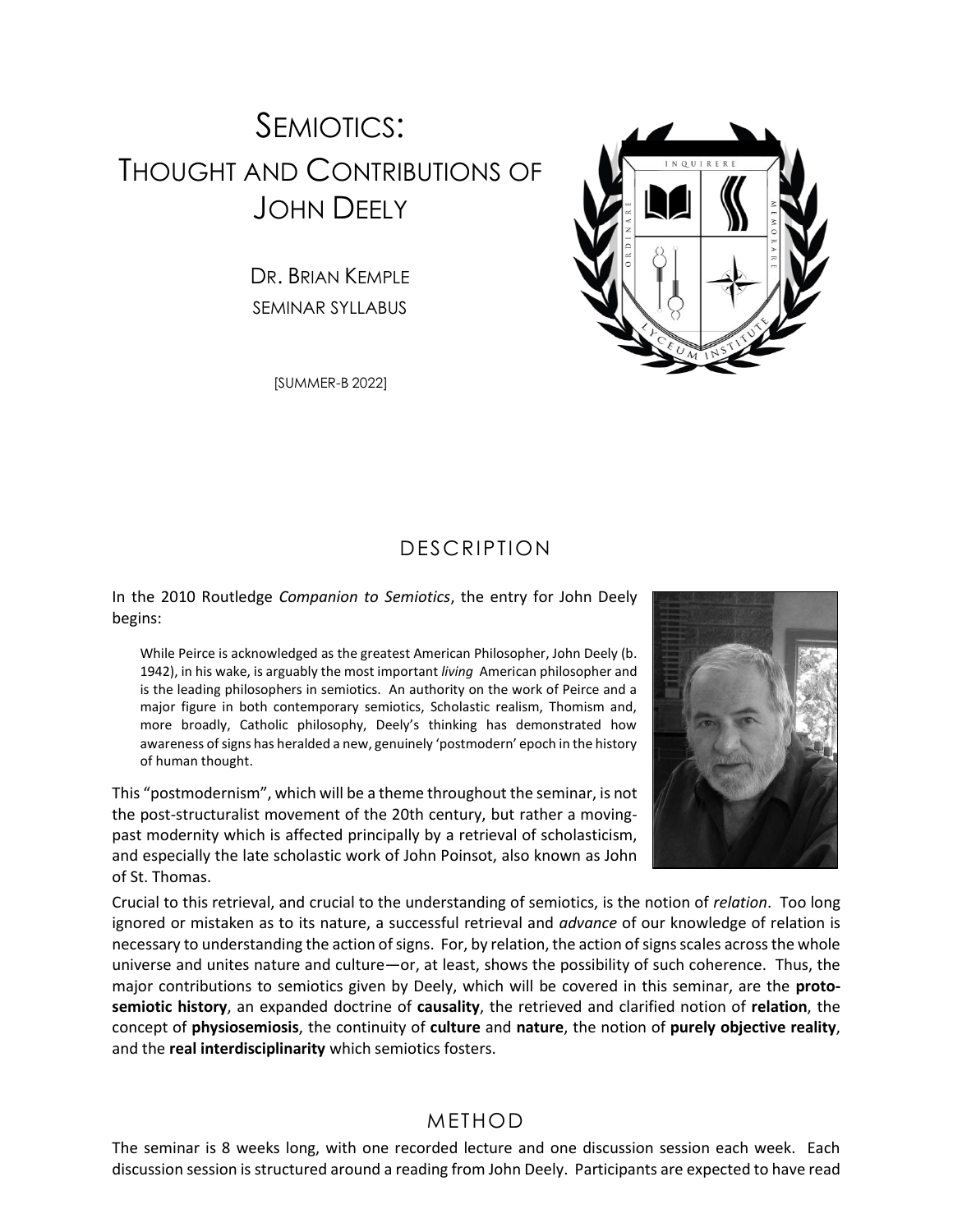the assigned reading and listened to the lecture prior to the session, so that they may engage in a semistructured discussion directed and moderated by the instructor. As this is an advanced seminar, one *cannot* participate well without a *deep engagement* with the assigned reading. Moreover, *continual discussion* will foster that participation and engagement throughout the week. Participants will be expected to partake in these discussions on a regular basis, and will be challenged to do so directly.

#### READING

The primary texts for this seminar are Deely's 1982: *Introducing Semiotic: Its History and Doctrines* and 2007: *Intentionality and Semiotics: A Story of Mutual Fecundation*. As the latter is out of print, a PDF will be made available to all participants. Additional required and supplemental readings will be provided via Teams.

## LECTURE

Each week there will also be a 20-40+ minute audio lecture, posted to Teams at the beginning of the week. This lecture will be based upon the assigned reading, but will also stray into related topics, or may use the reading as a launching point for addressing some related issue (perhaps one more general, or perhaps one more specific). The primary (but not sole) purpose of these lectures is to help clarify some of the more difficult concepts and arguments contained within the reading, as well as to raise specific questions that should help structure and guide our discussion sessions.

There *may* be accompanying visual aids (not necessarily) in order to provide some clarity as to textual points, but one *should* be able, in most cases, to simply listen to the lecture (and perhaps consult the visual aids later). This should allow more flexibility: making the lectures suitable accompaniment for a commute, while doing chores, going for a run, etc.

## DISCUSSION

The heart of the seminar is the discussion session (**Saturdays at 2pm ET**): where all the thoughts emergent and encountered throughout the week—via the reading, lecture, and on-going conversations in the Teams channel—are brought into explicit conversation. This allows us to attempt a concerted effort at bringing resolution to our difficulties, and—failing such a resolution—to direct our inquiry further.

Each discussion session will begin with a brief synopsis of the week's material and a focusing on whichever aspects of that material seem most pressing. Beyond the direction provided by the instructor, participants are encouraged to bring their own concerns explicitly into view and to engage with the instructor and one another in civil debate and collective inquiry.

## AUDITS OR COMPLETES

Beginning in 2022, all Lyceum Institute seminar participants will be able to either *audit* the seminar or *complete* the seminar. To **complete** the seminar, the participant **must** submit an essay of 2000+ words pertaining to the subject. This essay may be evaluated for publication in *Reality* and will be included in each Lyceum Institute member's profile, along with the mark of auditing or completing. Due date for a submission is **24 September 2022**.